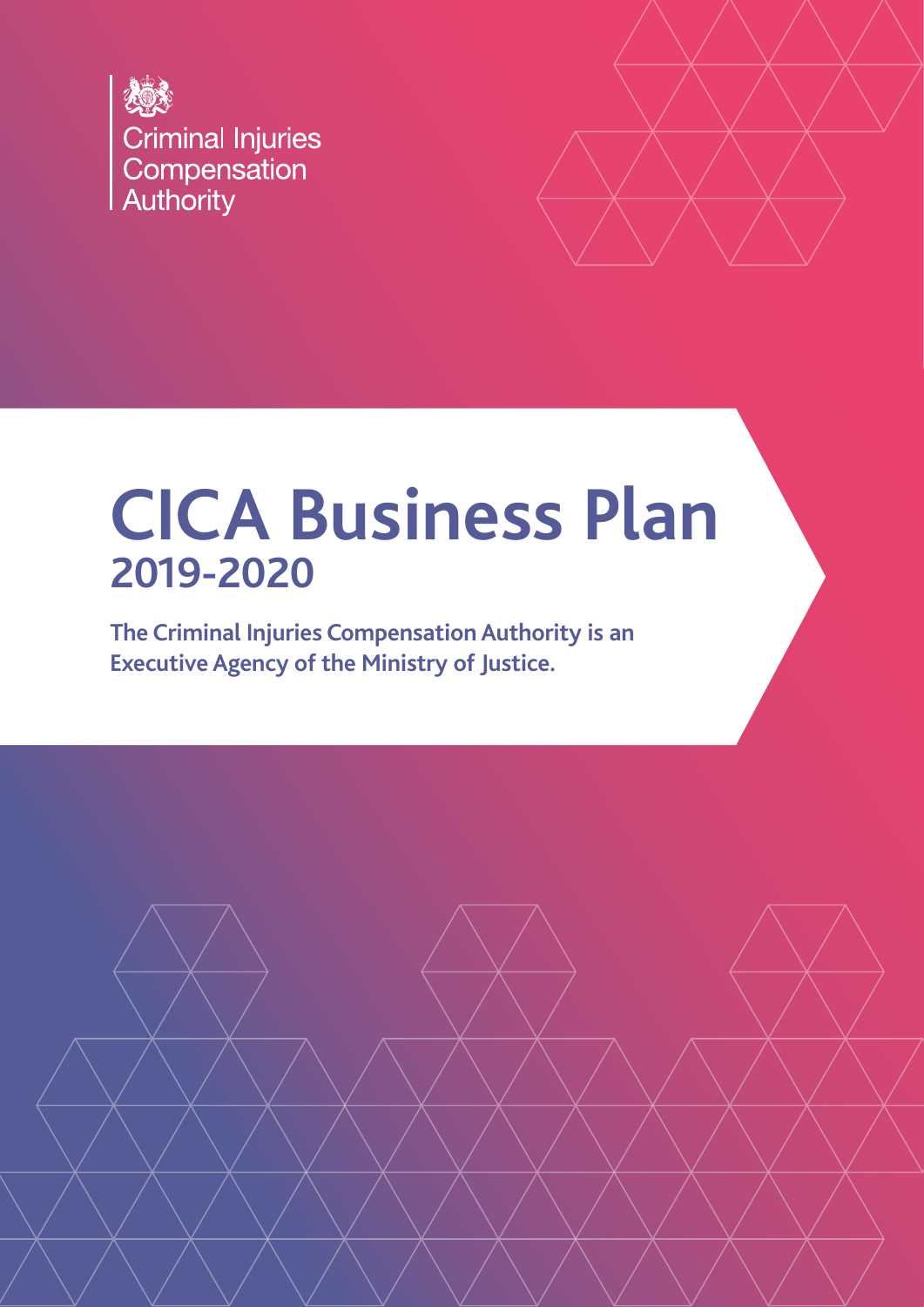## **Contents**

| <b>Chief Executive's Foreword</b>       | $\overline{2}$          |
|-----------------------------------------|-------------------------|
| <b>Introduction</b>                     | $\overline{\mathbf{4}}$ |
| <b>Our Achievements 2018-19</b>         | 6                       |
| <b>Strategic Objective 1</b>            | 6                       |
| <b>Strategic Objective 2</b>            | 6                       |
| <b>Strategic Objective 3</b>            | $\overline{7}$          |
| <b>Strategic Objective 4</b>            | $\overline{7}$          |
| <b>Our Strategic Objectives 2019-20</b> | 8                       |
| <b>Strategic Objective 1</b>            | 9                       |
| <b>Strategic Objective 2</b>            | 10                      |
| <b>Strategic Objective 3</b>            | 11                      |
| <b>Strategic Objective 4</b>            | 12                      |
| <b>Strategic Objective 5</b>            | 13                      |
| <b>Appendix</b>                         | 14                      |

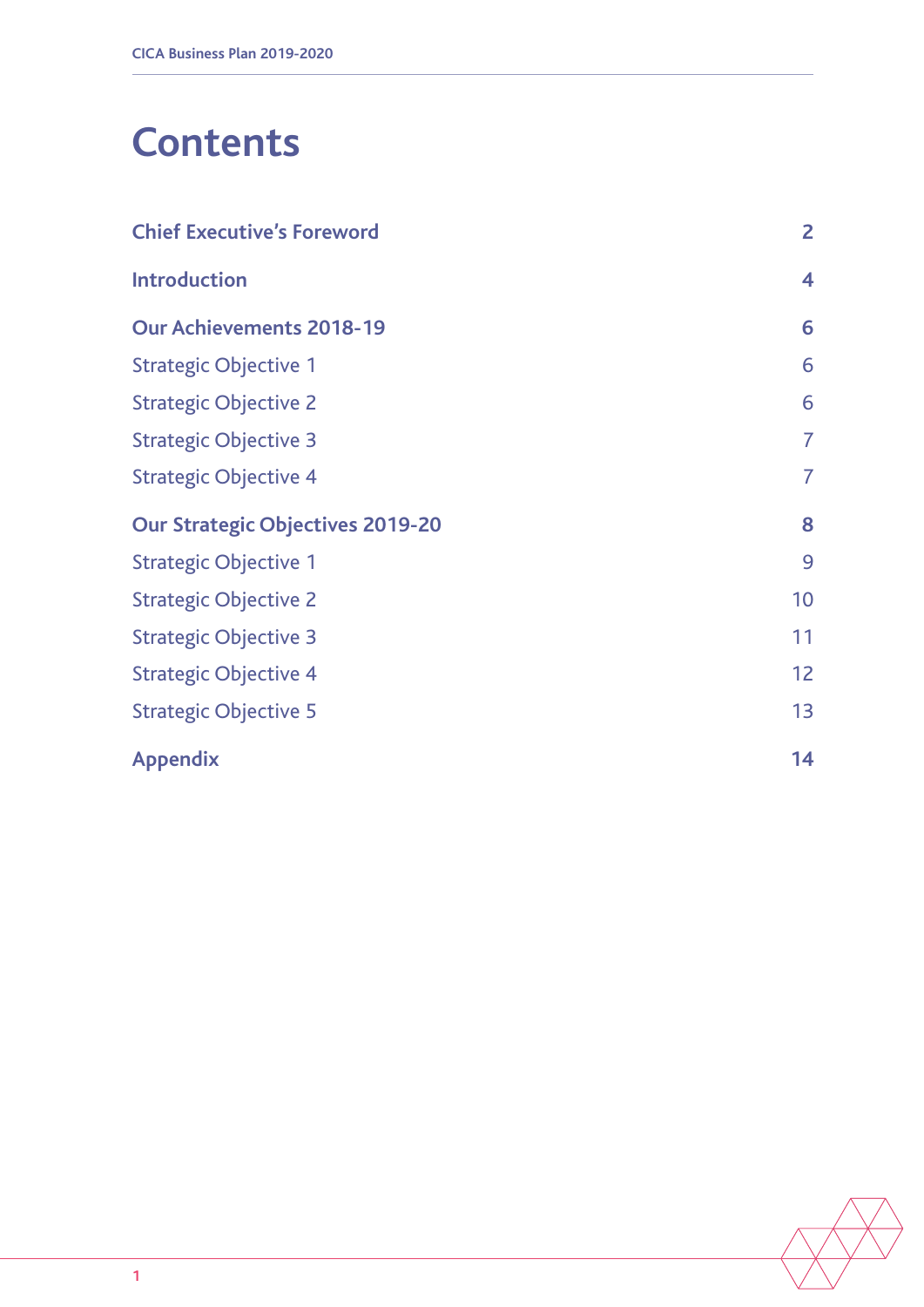## <span id="page-2-0"></span>**Chief Executive's Foreword**

I am pleased to present the Criminal Injuries Compensation Authority's (CICA) Business Plan for the period 2019-2020. Our aim at CICA is to continuously improve ways of working to ensure our service is: sensitive in the way we support victims; fair and accurate in the way we assess entitlement to compensation according to the schemes we operate; and efficient in the operation of our processes.



This year, we have set 5 strategic objectives and underpinning

priorities to further our ambition to give the best possible service to victims of violent crime.These priorities have been informed by a number of key developments within the previous year:

In September 2018, the Justice Secretary announced his decision to abolish paragraph 19 of the Criminal Injuries Compensation Scheme (CICS), known as "the same roof rule". The amended CICS will come into effect this year and will enable applicants affected by the rule to apply or reapply for compensation. We recognise the difficulties faced by this group of victims, many of whom were children at the time of the abuse and we have given priority to ensuring that they will receive updated information on our website, specialist assistance with making a claim through our Customer Service Centre and the support of a named caseworker.

Also, in September 2018, the Victims Strategy was launched setting out ways that the government would seek to improve the wide range of services supporting victims. The strategy highlighted some of the improvements we have already made in our service delivery. Our work to improve: the information and support available to applicants; training and guidance for our staff; and streamlining of our information gathering processes have made a positive and sustained impact on the pace of decision-making. This has enabled us to reduce the number of applicants awaiting resolution of their claim, maintain the level of applicant satisfaction, and reduce complaints. These are achievements we will continue to build on in the year ahead.

In January 2019, the Victims' Commissioner for England and Wales, Baroness Newlove of Warrington, published her report "Compensation without re-traumatisation: a Review into Criminal Injuries Compensation". The report presented 11 recommendations for CICA, aimed at improving the experience of victims. We welcomed our involvement in the study and the acknowledgement that we have made positive improvements, which might be accelerated with further investment from MoJ. We have been giving full consideration to the Victims' Commissioner's recommendations in forming this Business Plan for 2019-20 and in determining how we can best use the resources available to us to meet the needs of victims. I am pleased to report that MoJ has increased our delegated capital budget to help us deliver these improvements in 2019-20.

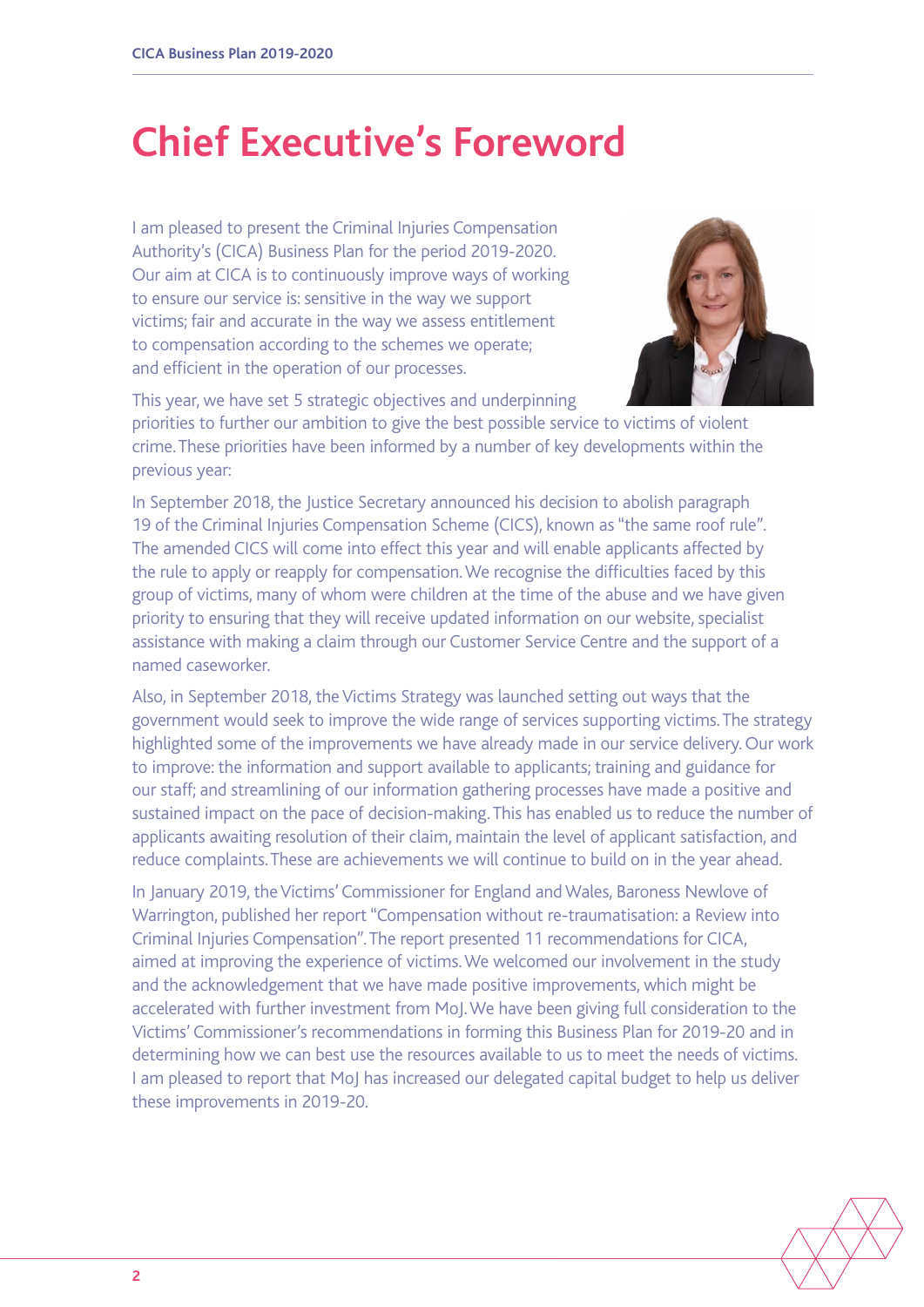We will be working to improve the accessibility of our service and ensure we treat victims with compassion, sensitivity and fairness through measures which include further development of the specialist skills of our Customer Service Centre staff and the provision

of a simpler application process. The work begun in 2018-19 to redevelop the information and letters we provide, will be accelerated and we will be making technical improvements to our telephony system.

The named caseworker service we have established for applicants who have lost loved ones or have particularly complex claims, is being extended to all of those affected by the abolition of "the same roof rule". We will also be testing the benefits and costs of operating this type of service for a cross-section of claim-types, to evaluate the potential for transitioning to this service model in the future.

In 2019-20 the roadmap for our digital services will see a number of incremental developments. The new online application will be launched for victims of sexual assault and will link with functionality which provides a means of secure digital information exchange during the claims process. This service will be extended to other applicant groups in a phased programme. We will also be co-sponsoring the first joint digital development project "track my claim" with the Legal Aid Agency and the Office of the Public Guardian, which will be developed in partnership with MoJ Digital and Technology.

Listening to feedback remains at the core of our delivery and transformation plans. We will continue to gather this through our user research programme; engagement with stakeholders; and from customer insight surveys. We will also be re-framing our stakeholder engagement strategy, to ensure we build broader and stronger connections with those other organisations who support victims and with whom we can partner to provide a better experience for those seeking compensation.

Our plans are ambitious and challenging but we have already laid strong foundations for the work ahead of us. The strength and capability of our operational team; those who provide them with specialist support such as our legal and finance teams; and those who lead and work with us on our business transformation programme gives me confidence that we can deliver further substantial and meaningful progress over these 12 months.

**Linda Brown**

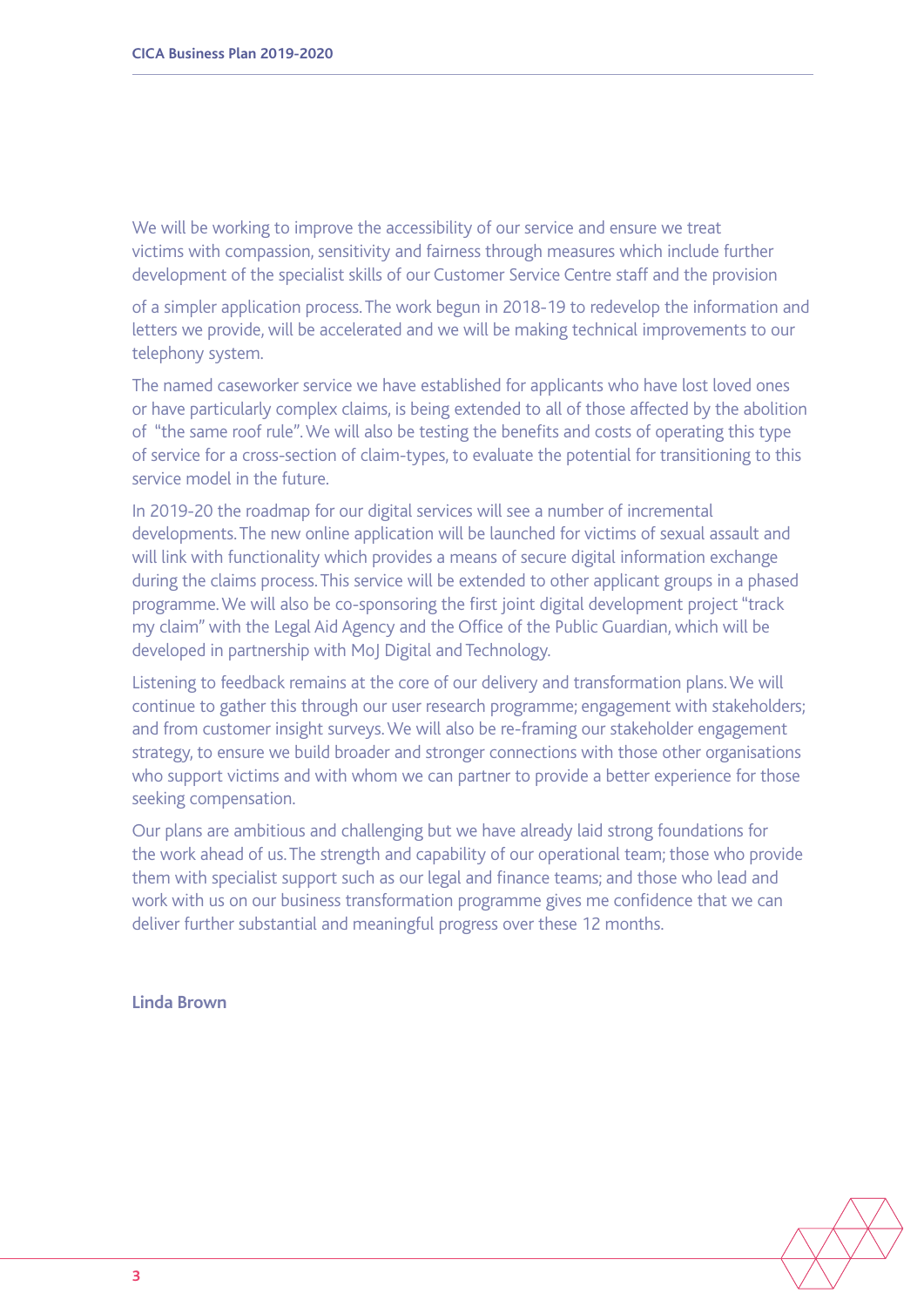# <span id="page-4-0"></span>**Introduction**

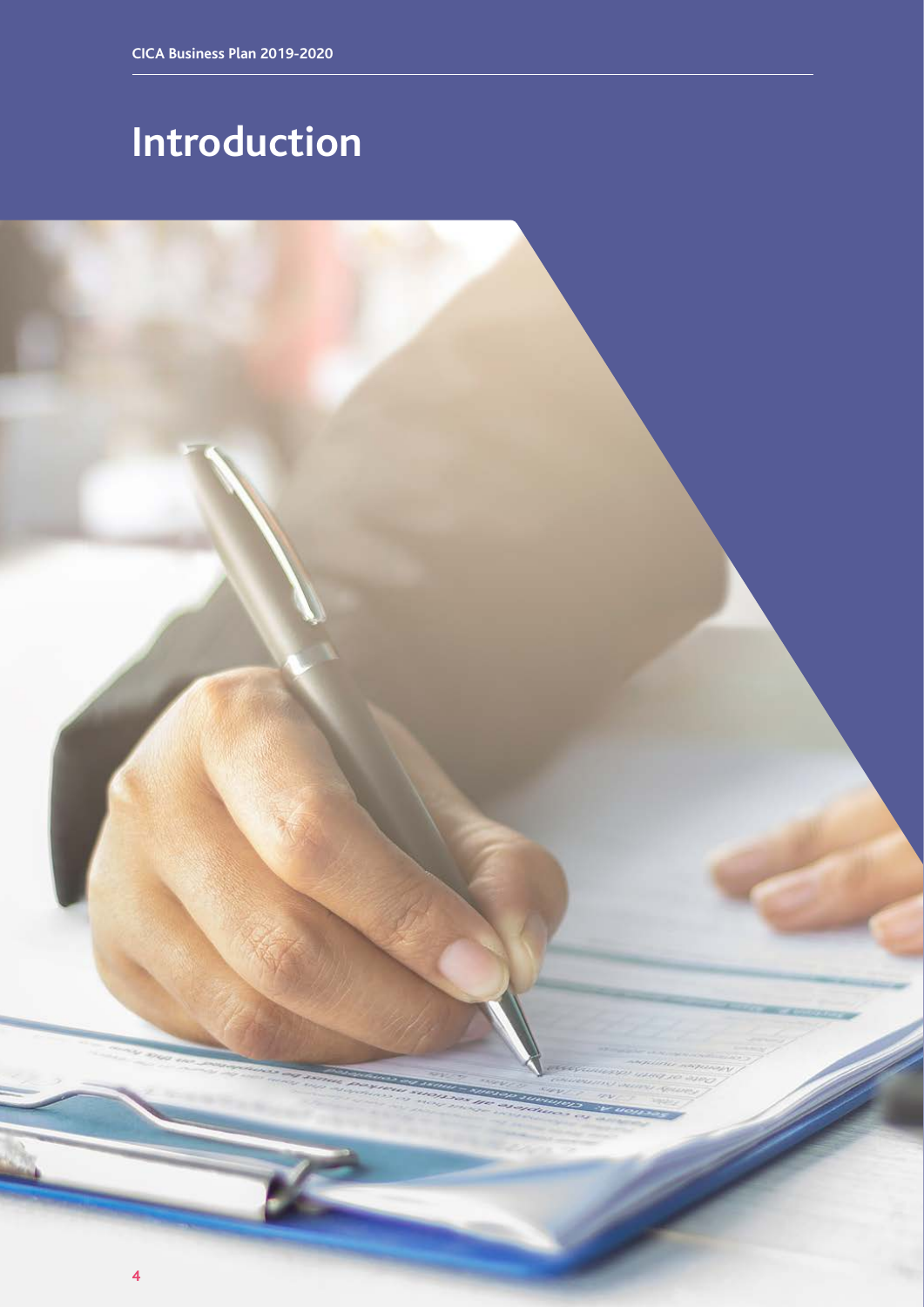## **Our Vision**

The Criminal Injuries Compensation Authority (CICA) is an Executive Agency of the Ministry of Justice (MoJ). Our purpose is to administer the Criminal Injuries and Victims of Overseas Terrorism Compensation Schemes.

We aim to provide a service which is sensitive in dealing with applicants, fair in deciding applications and efficient in managing all cases.

### **Our Connection to MoJ**

The work of the CICA supports the MoJ's vision of "a justice system that builds a better society, supports a growing economy and protects the public".

#### **Our Shared Values**

### PURPOSE

Justice matters. We are proud to make a difference for the public we serve.

### **HUMANITY**

We treat others as we would like to be treated. We value everyone, supporting and encouraging them to be the best they can be.

### **OPENNESS**

We innovate, share, and learn. We are courageous and curious, relentlessly pursuing ideas to improve the services we deliver.

### **TOGETHER**

We listen, collaborate and contribute, acting together for our common purpose.

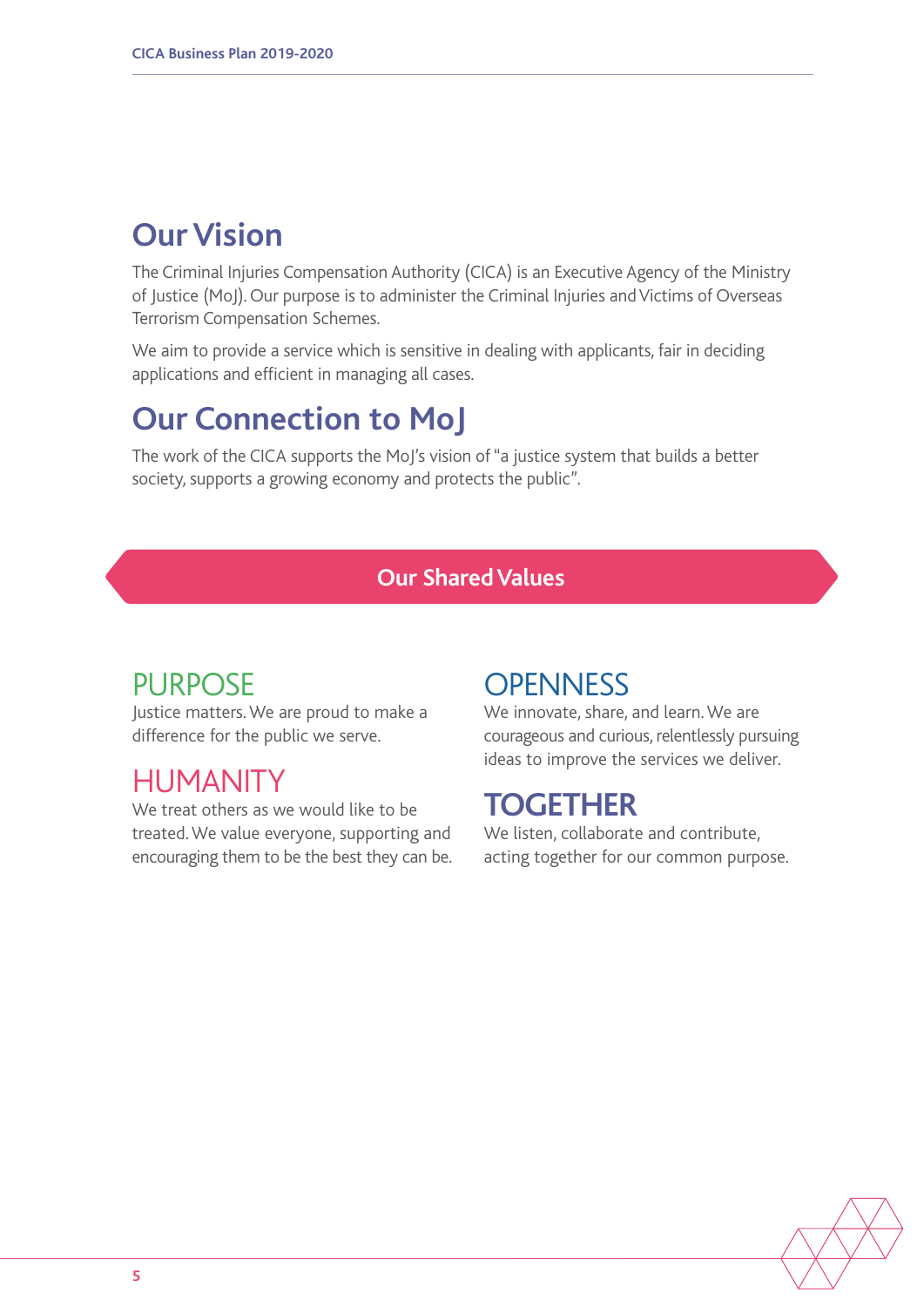## <span id="page-6-0"></span>**Our Achievements in 2018-19**

### **Strategic Objective 1**

#### **We will treat our applicants with sensitivity and fairness at all times.**

Specialist training led by organisations including Samaritans, Rape Crisis and Women's Aid helped equip operational staff to assist victims of violent and sexual crime with compassion and sensitivity.

Increased reso skills in our Customer Service Centre, reducing average waiting time by 11% compared with the previous 12 months. We answered over 138,000 calls and provided over 27,000 hours of advice and support.

Achieved 95% customer satisfaction and 91% of applicants reported a low to moderate effort was required to complete our current application online.

Received 22% fewer complaints than in the previous year, with 94% of these resolved without escalation.



### **Strategic Objective 2**

#### **We will have a highly competent and motivated workforce which is fully engaged and operates effectively in a digital environment.**

Invested in an extensive programme of learning and development for staff, sponsoring 13% of our people to undertake formal leadership and professional development programmes.

Our people demonstrated their strength of connection to our purpose and organisational objectives, with a 90% rating in the Civil Service People Survey 2018.

Ninety one percent of our staff confirmed that they had the skills they need to do their job effectively and 78% that their work gives them a sense of personal accomplishment.

Our overall engagement index at November 2018 was 64%, 2% above the Civil Service index.

Promoted diversity and inclusion in our workplace, hosting work experience and Movement to Work placements, investing in the MoJ Schools Programme and supporting social mobility initatives.

The average working days lost due to sickness absence was 6 days, 1 day below the MoJ benchmark, and our wellbeing programme was recognised by achieving a Healthy Working Lives Silver Award.

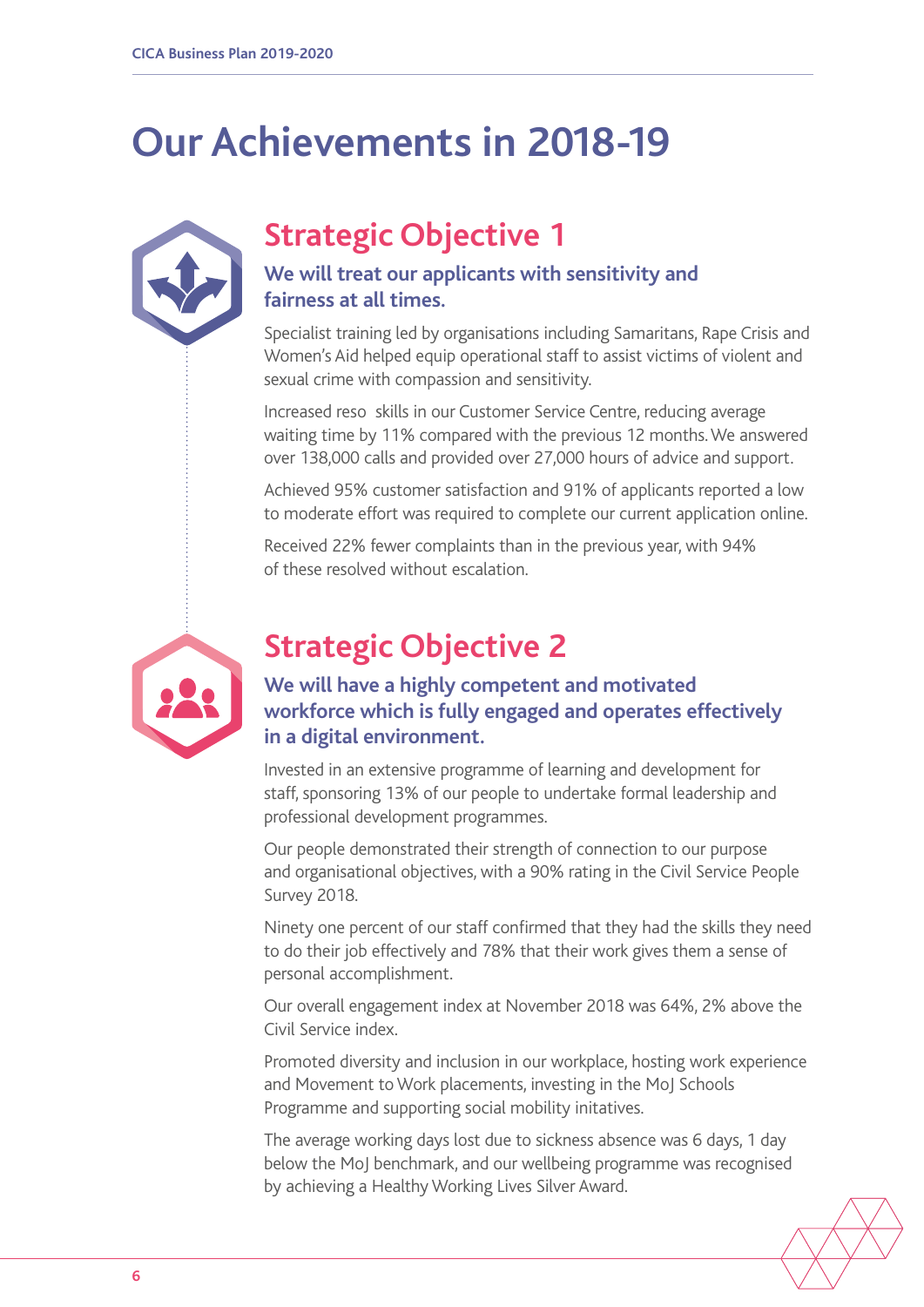<span id="page-7-0"></span>**We will use digital technology to receive and process applications efficiently and provide an enhanced service to applicants.**

Deployed a full code upgrade to our operating platform in December 2018 which supports our case management system, improving user experience and system performance.

Introduced new measures to protect our systems against cyber threat and successfully renewed our Public Service Network accreditation.

Established and successfully tested the secure cloud platform on which our new digital services for applicants will operate.

Completed design and development on the first phase of our new online application service which will reduce the questions asked of applicants by more than half.



### **Strategic Objective 4**

**We will be accountable for the service we provide and the public funds we spend.** 

Embedded streamlined work processes which delivered a sustained level of improvement throughout 2018-19.

Decided 81% of new applications within 12 months.

Resolved a total of 35,355 cases, reducing the live caseload by 6% from 35,147 to 32,896 meaning fewer victims waiting for a decision on their claim for compensation.

Operated our internal Quality Assurance Framework effectively to assure the accuracy of our decision making and inform learning, with first time accuracy of 96%.

Improvements in our decision making were reflected in the increased proportion of final First-tier Tribunal appeal decisions in which CICA's decision was upheld, rising from 74% to 82%.

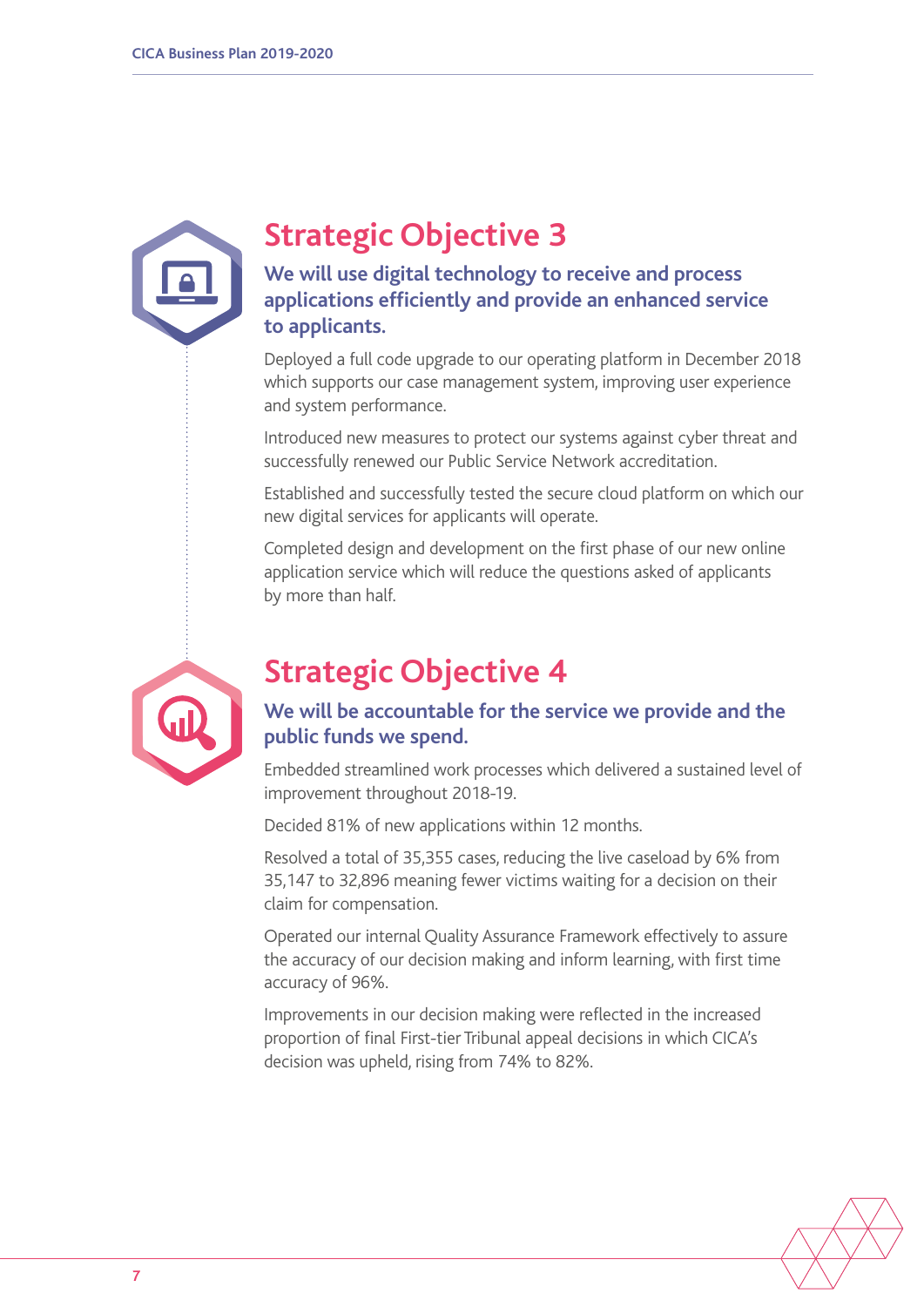## <span id="page-8-0"></span>**Our Strategic Objectives 2019-20**

#### **Our strategic objectives for 2019-20 are to:**

- Provide an accessible service which treats victims with compassion, sensitivity and fairness.
- Have a highly capable and motivated workforce which shares our values and operates our service in a professional and efficient way.
- Operate an efficient and accurate assessment process and account for the public funds we spend.
- Work with stakeholders and other agencies to promote understanding of the statutory compensation schemes we administer.
- Listen and continue to improve the experience of applicants, using customer insight and feedback to inform changes to processes, and to develop improved digital services.

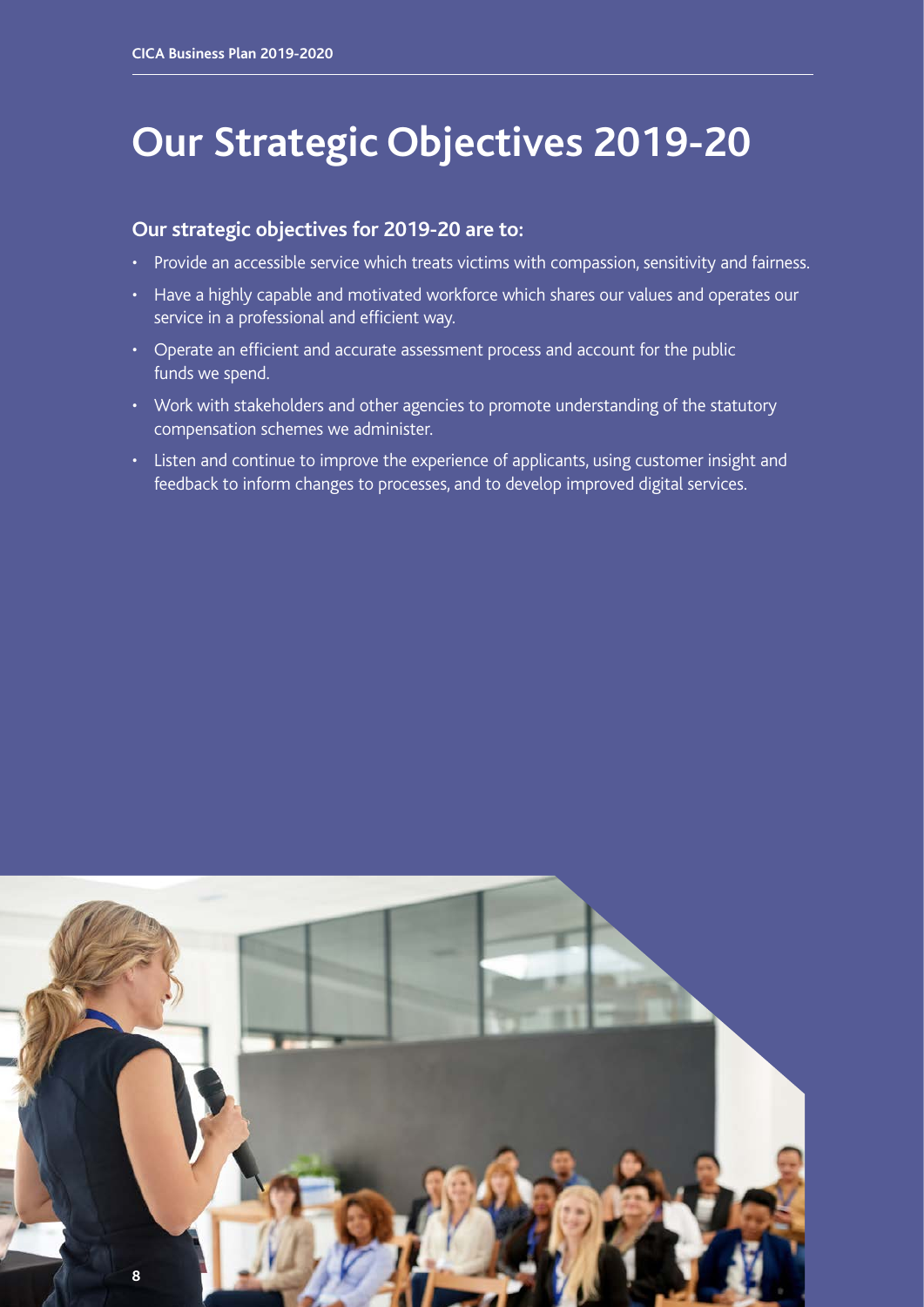### <span id="page-9-0"></span>**We will provide an accessible service which treats victims with compassion, sensitivity and fairness.**

#### **In 2019-20 we will:**

- Introduce improvements to our corporate literature, ensuring our letters reflect current legislation, are easy to understand and communicate our compassion and sensitivity for what victims have experienced.
- Review the timescales set out for responses in our corporate literature to ensure they are relevant, reasonable and expressed with respect for the applicant's circumstances.
- Offer an improved level of telephony service through increased investment in our Customer Service Centre with improved call routing and callback service.
- Extend our named contact service for bereaved applicants to include other applicant groups requiring specialist assistance during the claims process.
- Pilot a new case-worker operating model, to determine the viability, benefits and cost of working in this way which will inform future organisational and system design.

- Achieving a Customer Satisfaction score of 95% or above.
- Responding to written complaints within 5 days.
- Answering 90% of calls within 4 minutes.
- Making new information and specialist claims assistance available to support the amended Criminal Injuries Compensation Scheme coming into force in June 2019 following abolition of the 'same roof rule'.
- Phased implementation of improved corporate literature.
- Completion of an interim evaluation of a case-worker operating model pilot by the end of December 2019.

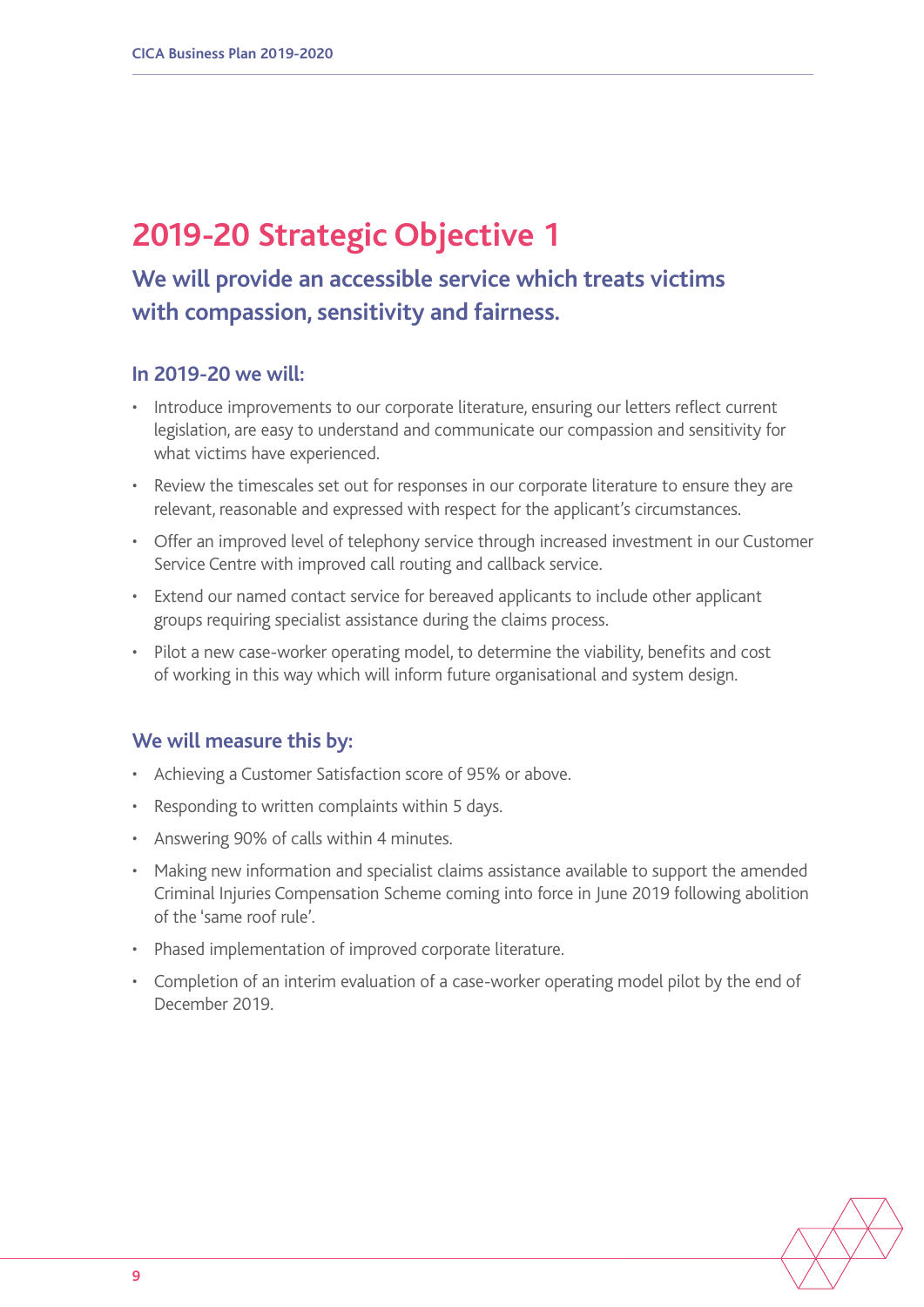### <span id="page-10-0"></span>**We will have a highly capable and motivated workforce which shares our values and operates our service in a professional and efficient way.**

#### **In 2019-20 we will:**

- Build an inclusive and diverse workforce, with a strong commitment to our Purpose and Values, who can be proud of what they deliver.
- Invest in leadership development and professional skills training to ensure our workforce is equipped to deliver excellent service, which is sensitive to the experience and needs of our applicants.
- Help our people achieve their individual potential and develop their careers through our talent and performance review processes, with access to coaching and development.
- Provide training and support to ensure our people can make best use of new digital tools and operate digital services effectively.
- Support flexible and smarter working, employee wellbeing initiatives, and the promotion of social mobility and access of opportunity for all.

- Maintaining or improving key indicators of staff engagement, organisational purpose, and learning & development in the Civil Service People Survey.
- Completion of technical training for our 2019 recruitment cohorts, and a continued programme of trauma-informed training for all staff.
- Maintaining and improving customer satisfaction indicators.
- Average working days lost due to sickness absence below the MoJ benchmark.
- Introduction of Civil Service Success Profiles for all of our recruitment campaigns from 1 August 2019.

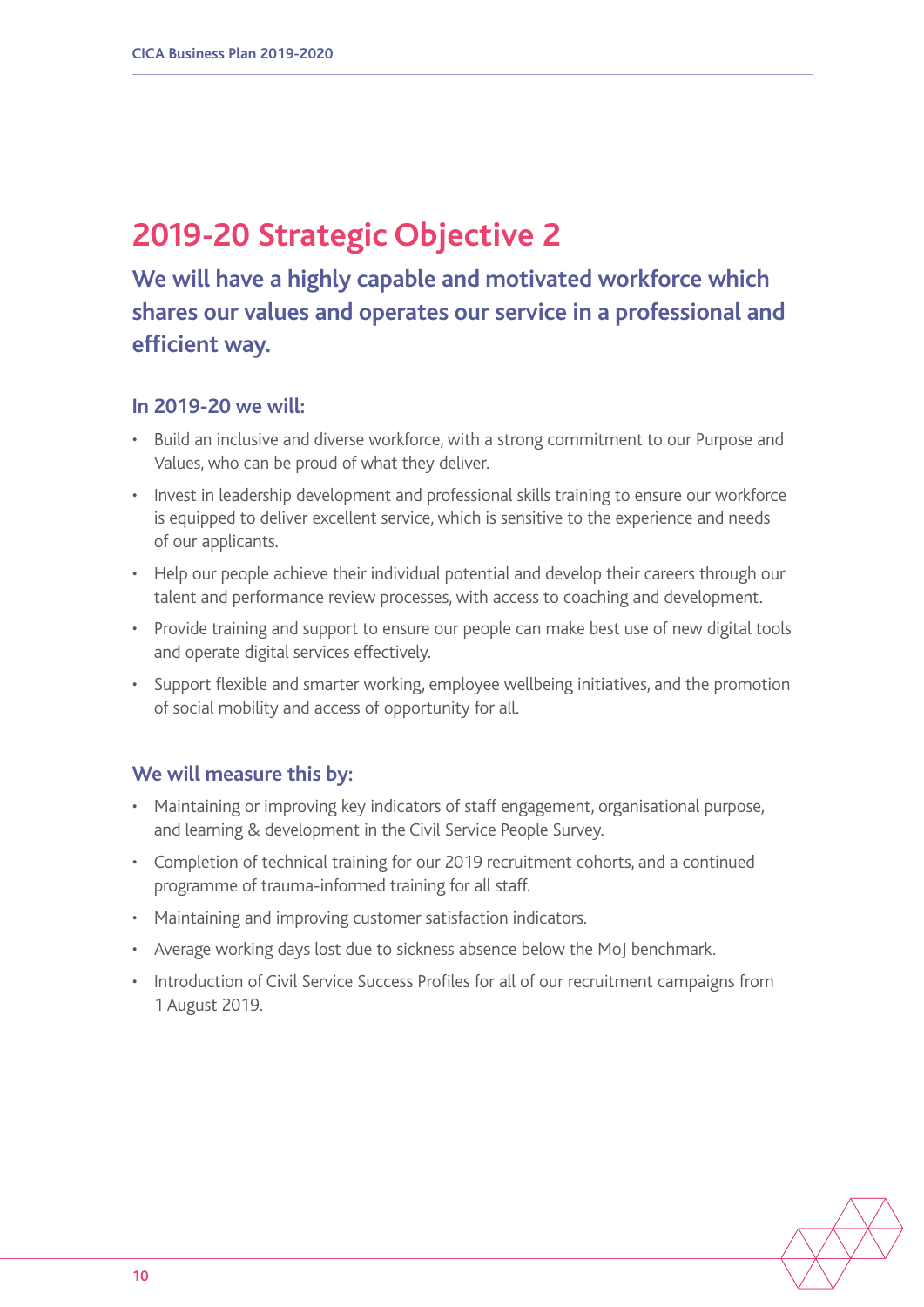#### <span id="page-11-0"></span>**We will operate an efficient and accurate assessment process and account for the public funds we spend.**

#### **In 2019-20 we will:**

- Manage our workforce plans and operational delivery capacity within overall affordability.
- Operate controls to ensure we manage expenditure within the parameters set in our delegated budgets and income.
- Organise our resources, manage our workflow and continuously improve ways of working to resolve applications for compensation efficiently and accurately.
- Innovate and learn through partnerships with other organisations to improve services and achieve value for money.
- Undertake joint initiatives with our functional partners in MoJ Digital and Technology and other agencies to develop new services, sharing expertise and products.
- Maintain secure processes to prevent fraud and report suspected fraud to the relevant authorities.

- 50% of new applications decided within 6 months and 80% within 12 months.
- 80% of review applications decided within 6 months.
- No more than 10% of cases (excluding appeals) over 24 months old by 31 March 2020.

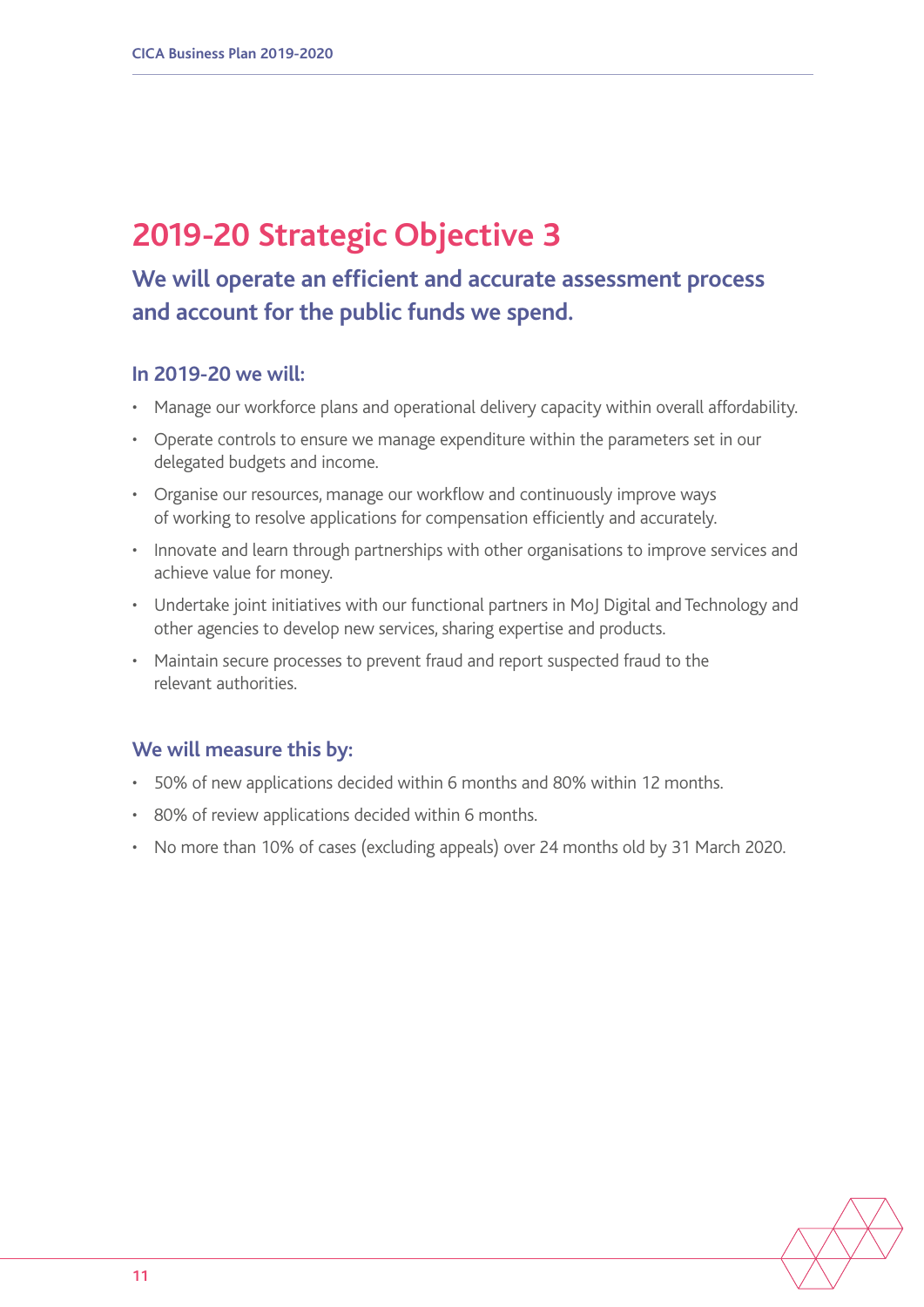<span id="page-12-0"></span>**We will work with stakeholders and other agencies to promote understanding of the statutory compensation schemes we administer.** 

#### **In 2019-20 we will:**

- Provide timely and up-to-date information through our website, Customer Service Centre and to victim support organisations regarding the compensation schemes we administer.
- Review our presence online to ensure our free service is readily identifiable and enables applicants to access the information and support they need to claim compensation.
- Work with our key stakeholders and other agencies to improve awareness of the Criminal Injuries and Victims of Overseas Terrorism Compensation Schemes.
- Involve and listen to victims, key stakeholders and other agencies in improving understanding of victims' experiences and needs, ensuring these are recognised in changes to our operational practices, products and the design of new services.
- Support MoJ colleagues and key stakeholders by providing data and operational insight to inform the review of the Criminal Injuries Compensation Scheme.
- Understand the developing recommendations and potential changes contained in the review of the Criminal Injuries Compensation Scheme, to ensure that we implement a new or revised Scheme effectively and at pace.

- Making new information and specialist claims assistance available to support the amended Criminal Injuries Compensation Scheme coming into operation in June 2019.
- Implementing a new stakeholder and outreach engagement strategy by October 2019.
- Preparing an operational implementation plan, reflecting the proposals for the review of the Criminal Injuries Compensation Scheme, when these are available.

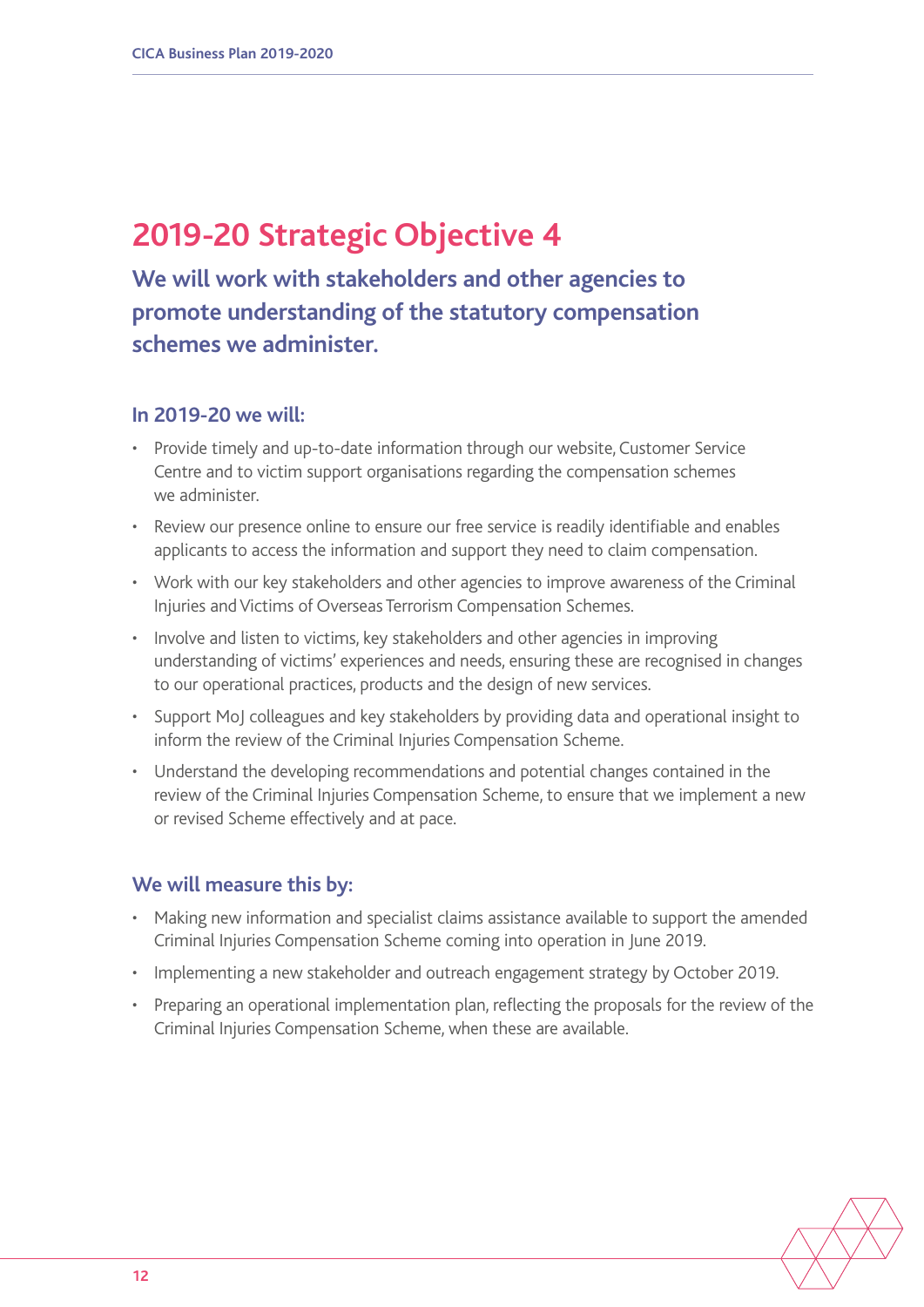<span id="page-13-0"></span>**We will listen and continue to improve the experience of applicants, using customer insight and feedback, to inform changes to processes and to develop improved digital services.**

#### **In 2019-20 we will:**

- Streamline our processes to provide a quicker service for applicants who have been bereaved as a result of violent crime.
- Refresh our Assisted Digital Strategy to support applicants who need help to use, or are unable to use, our digital services.
- Provide alternative ways to apply using a new digital form for victims affected by the abolition of the "same roof rule".
- Implement a phased introduction of a new online application service which will streamline the information required to make a claim and, when completed, support information gathering, receipt of decisions and the ability to accept compensation. This service will automate confirmation that information submitted by applicants has been received.

- Improving the time from application to first decision for funeral, bereavement and dependency payments.
- Publishing details of our Assisted Digital Strategy on our web site by August 2019.
- Developing a set of new customer experience measures for those using the online application service, when launched.

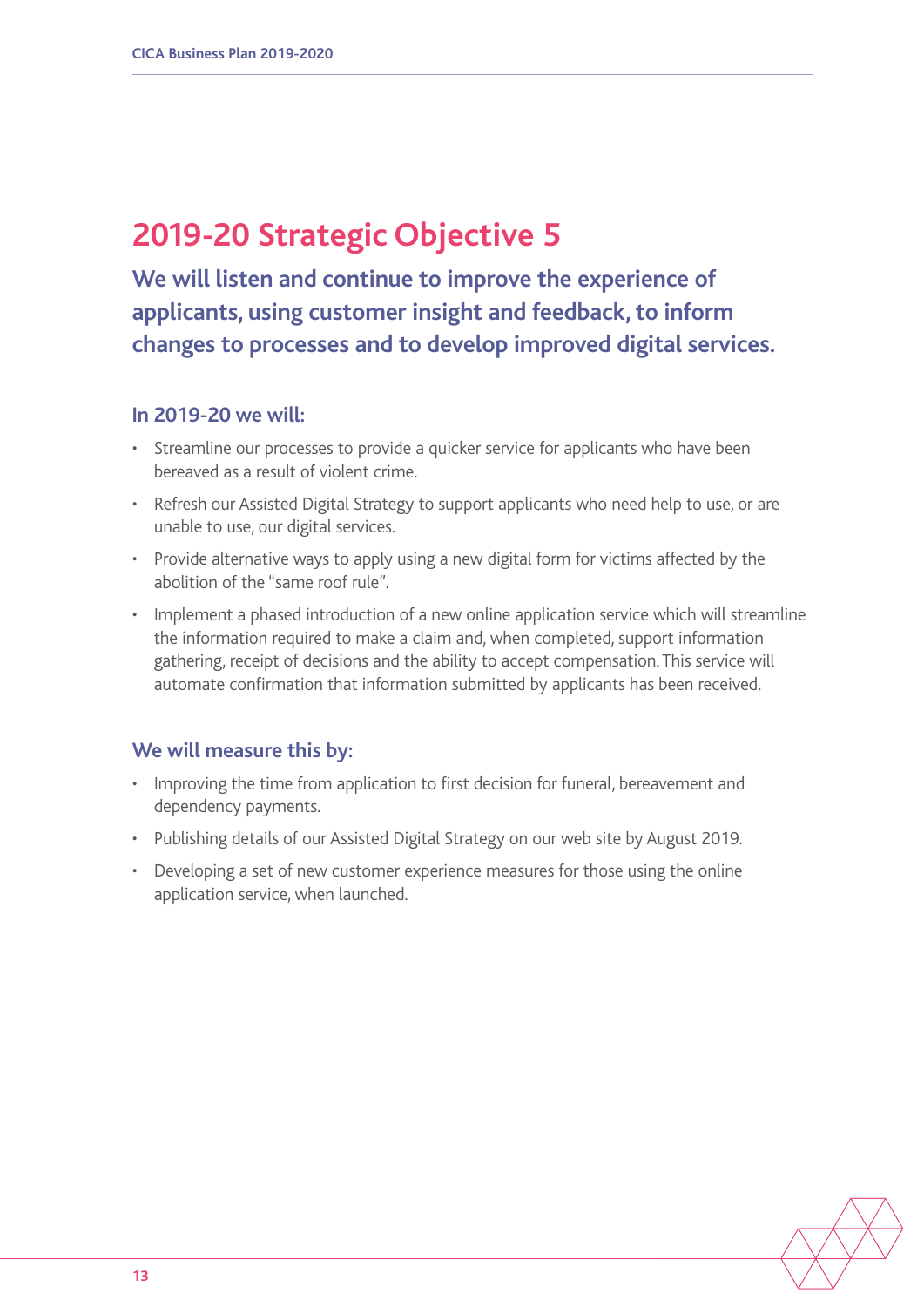## <span id="page-14-0"></span>**Appendix**

#### **About the Criminal Injuries Compensation Authority**

The Criminal Injuries Compensation Scheme came into existence in 1964 to compensate victims of violent crime.

Before 1996, awards were calculated on the basis of common law damages.

Since April 1996, the level of compensation has been determined according to a tariff approved by Parliament. Following enactment of the Criminal Injuries Compensation Act 1995, the Criminal Injuries Compensation Authority was established to administer a tariff-based compensation scheme in England, Wales and Scotland.

Since 1996, the tariff scheme has been revised three times, with the most recent Criminal Injuries Compensation Scheme 2012 having been approved by Parliament in November 2012.

On 9 September 2018, the Secretary of State for Justice announced his intention to abolish the "same roof rule" and enable applicants previously refused under this rule to reapply for compensation. The amended Criminal Injuries Compensation Scheme comes into force in June 2019.

On 10 September 2018, the Secretary of State for Justice announced in the Victims Strategy that a review of the Criminal Injuries Compensation Scheme 2012 would take place. The Terms of Reference for the review were published on 18 December 2018 and can be found at: [http://](http://data.parliament.uk/DepositedPapers/Files/DEP2018-1283/terms_of_reference_CICS_Review.pdf) [data.parliament.uk/DepositedPapers/Files/DEP2018-1283/terms\\_of\\_reference\\_CICS\\_Review.pdf](http://data.parliament.uk/DepositedPapers/Files/DEP2018-1283/terms_of_reference_CICS_Review.pdf)

| <b>Financial Overview (£m)</b>                   | 2019-20  | <b>Sub Total</b> |
|--------------------------------------------------|----------|------------------|
| Programme                                        | 148.335  |                  |
| <b>Programme Total</b>                           |          | 148.335          |
| Administration - Running Costs                   | 0.443    |                  |
| <b>Gross Fiscal DEL</b>                          |          | 148.778          |
| Non-Cash Resource DEL                            | $\Omega$ |                  |
| <b>Resource DEL</b>                              |          | 148.778          |
| Capital DEL                                      | 1.7      |                  |
| <b>Total DEL</b>                                 |          | 150.478          |
| <b>Includes Scottish Government Contribution</b> |          | 15.15            |

#### **Living within our Means**

#### **Managing our Risks**

The Criminal Injuries Compensation Authority promotes risk-management processes throughout the organisation.

Further details of our risks and financial performance can be found in the annual governance statement which will be published as part of our Annual Report & Accounts.